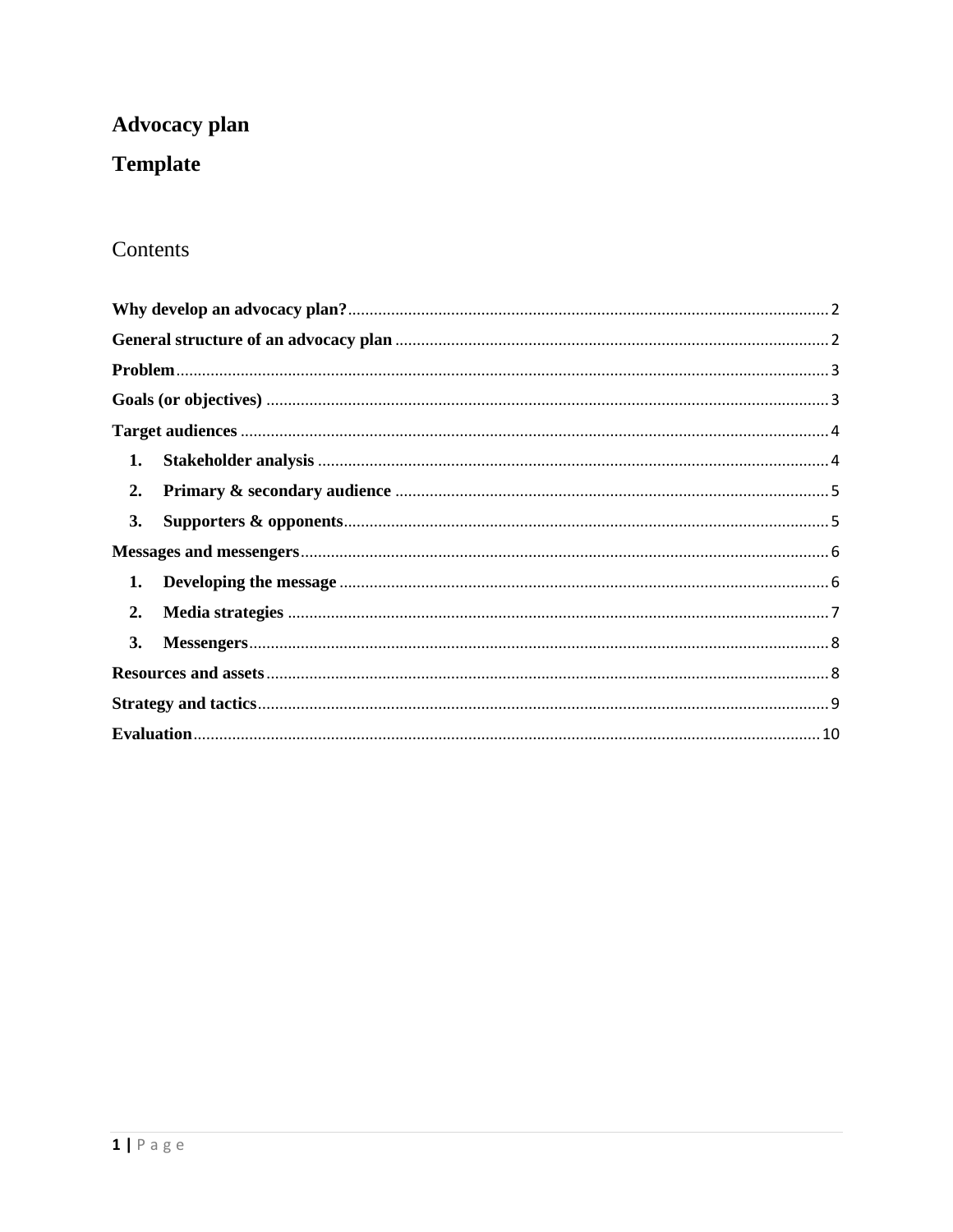<span id="page-1-0"></span>

|                               | <b>Understand:</b>                  |  |
|-------------------------------|-------------------------------------|--|
|                               | <b>Situation</b>                    |  |
|                               | <b>Stakeholders</b><br>п.           |  |
|                               | • How change happens                |  |
|                               | <b>Identify:</b>                    |  |
| Why develop an advocacy plan? | Target audiences<br>ш               |  |
|                               | Right messages<br>٠                 |  |
|                               | Right messenger<br>ш                |  |
|                               | Process<br>٠                        |  |
|                               | Opportunities<br>ш                  |  |
|                               | Entry points<br>п                   |  |
|                               | Recognize capacity and gaps         |  |
|                               | Set goals                           |  |
|                               | Develop an action plan              |  |
|                               | <b>Monitor and evaluate results</b> |  |

Complete your advocacy plan before you start advocating as it will help you to clearly define the issue and possible solutions to tackle it, find out ahead of time which are the people needed to get involved and raise the money and other resources required.

## <span id="page-1-1"></span>**General structure of an advocacy plan**

- Problem
- Goals (or objectives)
- Target audiences
- Messages and messengers
- Resources and assets
- Strategy and tactics
- Evaluation

*Keep in mind* 

*Planning is best done as a group activity.*

Before you start developing the advocacy plan, establish who your advocacy group is.

- Who is the lead?
- Who is the core team?

*(Think who will be the people working closely on planning and deliver the strategy)*

• Who are the satellites?

*(Think who will be the people acting as reference points/have occasional involvement)*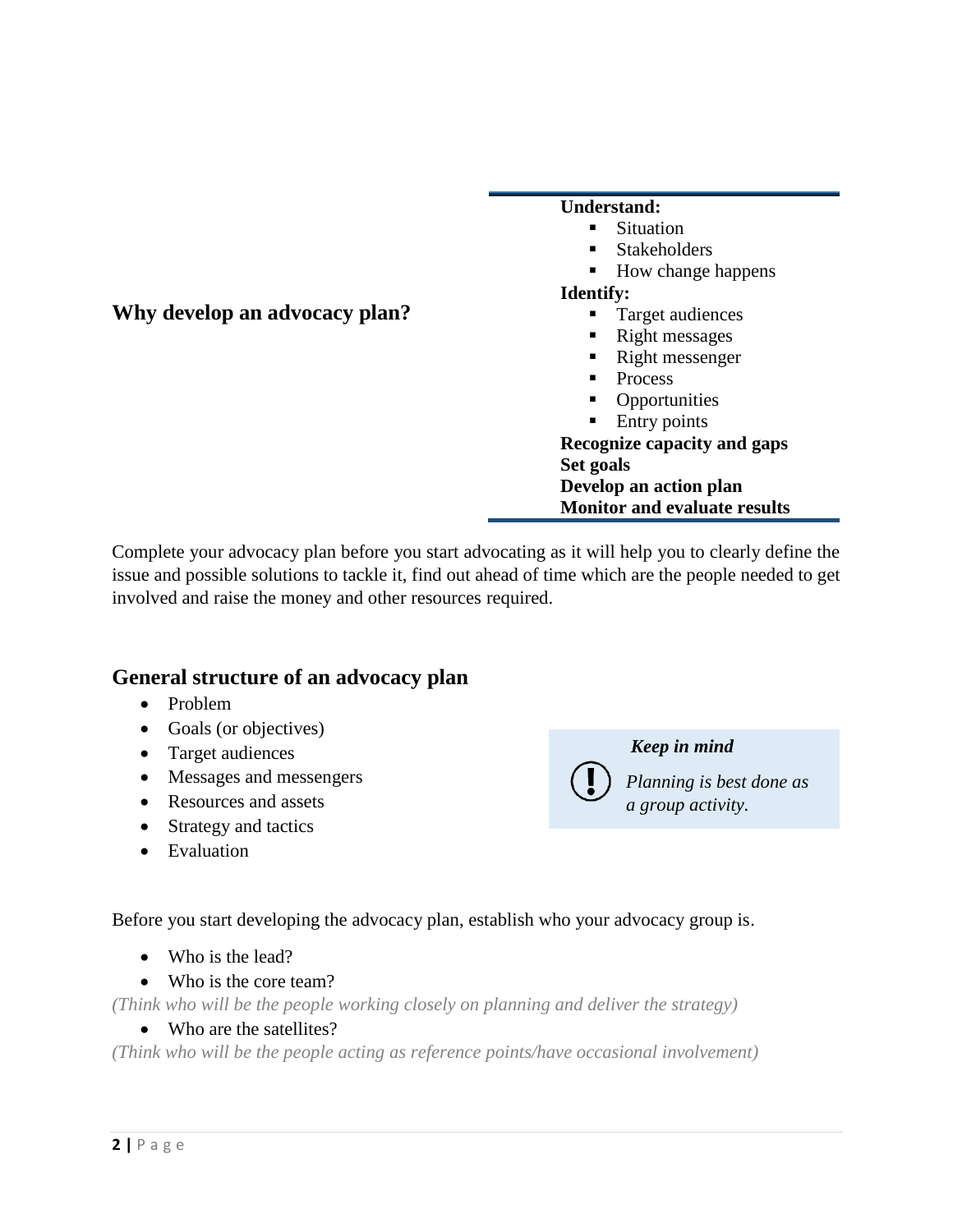## <span id="page-2-0"></span>**Problem**

## • What is the problem?

*(Under this section you have to uncover the problem that needs to be addressed. Give a brief description of the problem that you want to solve:*

- Who are those affected?
- Why is there a problem?
- What are the problem main causes?
- What is the impact of the problem and future consequences?
- In what ways can the problem be solved?
- What evidence can support your definition of the problem?

*Make a clear statement of the implications of the problem. Use evidence from literature and other reliable sources to support your assertions. Conduct an extensive research on the issue you plan to advocate for. Try to give some examples and create a solid evidence base for your assertions)*

## <span id="page-2-1"></span>**Goals (or objectives)**

Under this section you have to plan your goals or objectives:

What is the goal of your advocacy campaign? What do you want?

*Keep in mind* 

*Goal/objective planning has to be SMART.* 

*(At the end of your advocacy, what is the overall goal you want to achieve? State here your vision of change. In order to be more specific, split your goals into specific steps according to your time-frame)*

## • What are your long-term goals?

*(Decide where you want to be, by the end of your advocacy campaign)*

## • What are your intermediate goals?

*(Intermediate goals represent concrete steps toward achieving the ultimate goals. You can use these objectives to measure your work progress. When writing the intermediate goals, keep your focus community and system changes – programs, policies, and practices)*

## • What are your short-term goals?

*(Short-term goals help to keep you motivated and measure the progress step by step. Provide immediate targets in the form of small action steps)*

## What are your content outcomes? What are your process outcomes?

*(Define clearly what you need to achieve through the advocacy campaign in order to be able to makes the goals happen, like for e.g. policy change/building community and trust among participants)*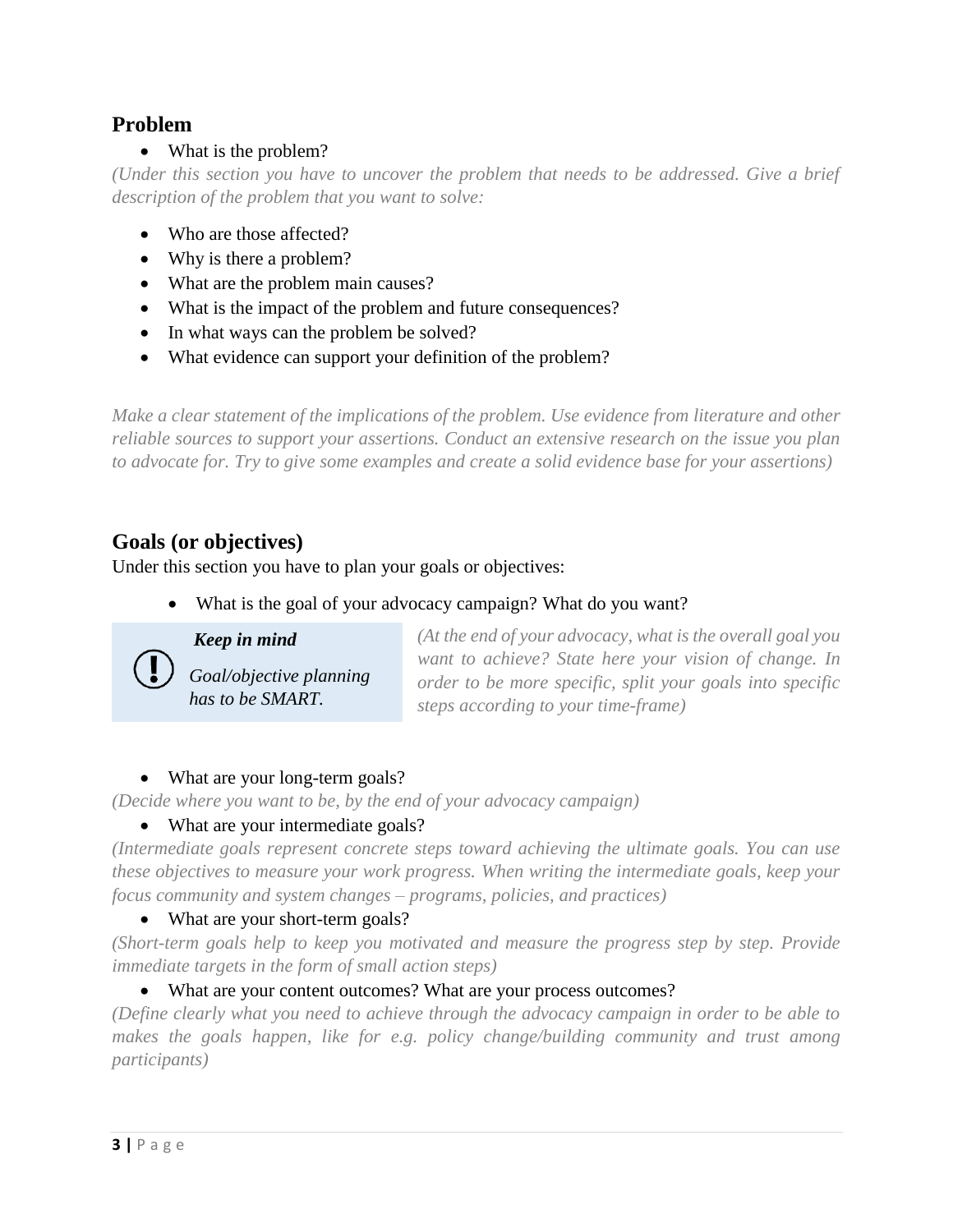## **Make sure that your objectives are SMART:**

**S**pecific: *What is your focus?*

**M**easurable: *Who? What? Where? When? How?*

**A**chievable: *Is your goal realistic? It can be actually achieved?*

**R**elevant: *What is the relevance to your mission? The goal successfully accomplish its mission?*

**T**imed: *What is the time frame?*

## <span id="page-3-0"></span>**Target audiences**

*Be very clear and specific on how your target group is!*

## • Who are those that you need in order to move on?

*(Under this section you will have to identify who are the decision-makers that have the power to change the status of the problem. Consider to conduct a stakeholder analysis, to identify audiences as well your supporters and opponents)*

## **1. Stakeholder analysis**

<span id="page-3-1"></span>*(Stakeholders analysis will help you to understand who are those individuals and institutions that will be more likely to support you and increase the level of discussion and debate surrounding your problem. Identify the stakeholders, assess their interest, whether they support or opposite you, their influence and importance)*

*When conducting the stakeholder analysis, consider to include the following information:*

### **Identification of stakeholders**

*(Include main individuals, groups and institutions)*

- Who is more likely to benefits from the proposed change?
- Who is more likely to be adversely influence by the proposed change?
- Who has the power and resources to make changes happen?
- Who complains about the issue?
- Who are those that may be affected by the project?

*(Identify who are the main stakeholders and who are secondary stakeholders, as well the relationships that exists between the stakeholders listed: individuals, groups and institutions)*

## **Assessment of stakeholders' interests**

*(Understanding stakeholders' interest will guide in how to approach them)*

- What expectations the stakeholders may have?
- What are the project's benefits for stakeholders?
- What resources might they be able and willing to invest?
- Is there any conflict of interest between stakeholders and project goals?

### **Assessment of stakeholder support or opposition to the issue**

*(Assess whether stakeholders are you allies or they will fight against you)*

- Does the stakeholders support or oppose your issue publicly?
- The stakeholder public support or opposition is different from private support or opposition?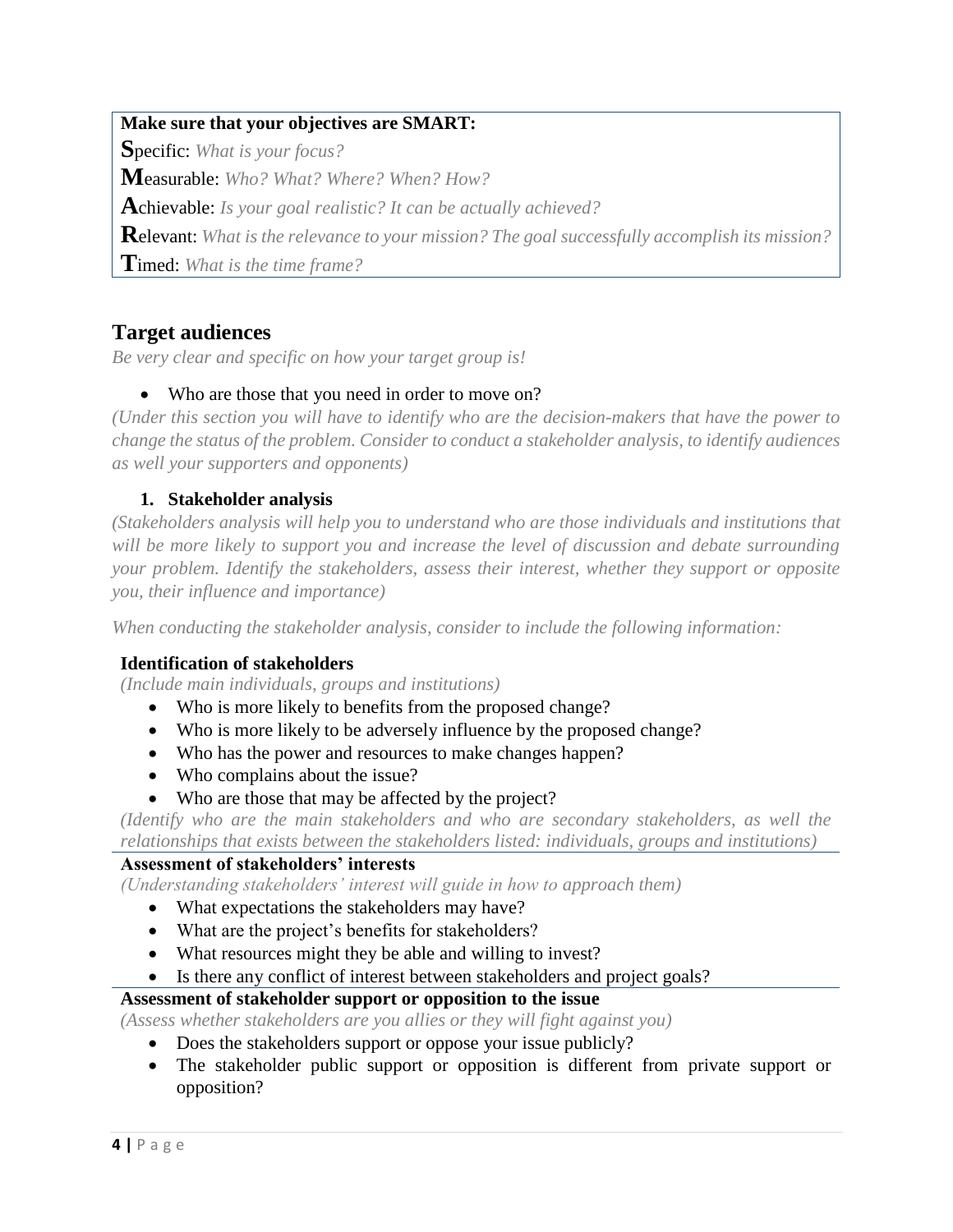What has the stakeholder's position been on previous similar issues? How it changed that over time?

## **Assessment of stakeholder influence**

*(Assess whether the stakeholder has the capacity and power to promote a change on the issue)*

- What level of influence does the stakeholder have?
- What political, social and economic power the stakeholder has?
- Is he having any control over strategic resources?

#### **Assessment of the stakeholder importance**

*(Decide how much the stakeholder engagement will help you to achieve a sustainable change)*

 How necessarily is to engage the stakeholder in order to address the underlying causes of the problem?

### **2. Primary & secondary audience**

<span id="page-4-0"></span>*(After you decide who the stakeholders are, identify the main target audience. Identify the individuals, groups or institutions that have the power and ability to influence the problem)*

Who are the individuals, groups or institutions in the primary audience?

*(Primary audience includes decision makers that have the authority to directly influence your advocacy outcome)*

#### Who are the individuals, groups or institutions in the secondary audience?

*(Secondary group audience includes individuals, groups and/or institutions that can influence the decision makers)*

What is their decision making role and area of influence?

### **3. Supporters & opponents**

<span id="page-4-1"></span>*(Identify potential allies and opponents that have the power to make changes happen. You may choose the top five individuals, institutions or groups that will support/opposite you in your advocacy work)*

- What is their level of influence? High, medium, low?
- What is their position on issue?
- What you can to in order to successfully collaborate with each supporter/opponent?

*You may consider to use the following tool to describe your supporters/opponents.*

| <b>Supporters</b>                    |      | <b>Level of influence</b> | <b>Strategies for engagement</b> |
|--------------------------------------|------|---------------------------|----------------------------------|
| Share the same position and are      |      |                           |                                  |
| willing to actively support you      | etc. |                           |                                  |
| Share the same position but not      |      |                           |                                  |
| sure if actively support you         | etc. |                           |                                  |
| <b>Opponents</b>                     |      |                           |                                  |
| Disagree with you and actively       |      |                           |                                  |
| oppose your issue                    | etc. |                           |                                  |
| Disagree with you but not sure       |      |                           |                                  |
| <i>if actively oppose your issue</i> | etc. |                           |                                  |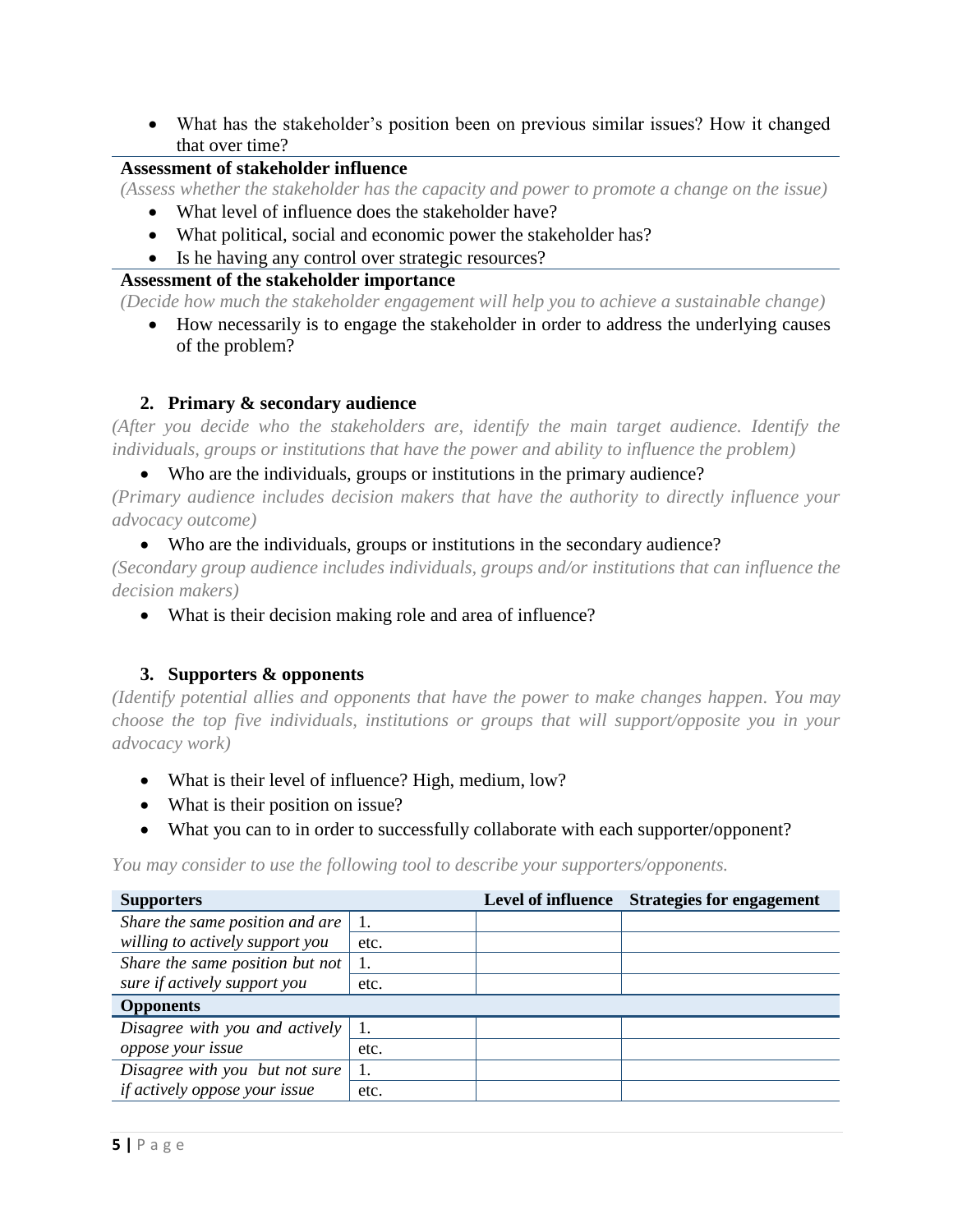## <span id="page-5-0"></span>**Messages and messengers**

*In order to reach your audience, you will need to develop tailored messages depending on what different groups need to hear. Advocacy messages have to include two main components: "an appeal to what is right, and an appeal to the audience's self-interest" (Jim Schultz: Strategy Development: Key Questions for Developing an Advocacy Strategy). However, try to be consistent with your message.* 

## <span id="page-5-1"></span>**1. Developing the message**

 What is your principal (primary) message? Include: What do you want to achieve, why, and how?

*(Try to be clear, concise and compelling. Simple and direct messages have a greater potential to attract attention of your audience.)*

### **Primary message – evidence based key message**

*(The primary message has to be designed for all audiences. It's a universally compelling statement like for example "Injuries can be prevented". )*

## • What is your statement?

*(Include in your primary message the central idea of your message – statement. Highlight why the change in the issue is so important)*

## • What supports your main message?

*(Base your primary message on evidence. Be sure that your statements are evidence-based at all the times)*

- What is the most relevant example that supports your message?
- What is your goal?

*(Highlight also here what you want to achieve)* 

### • What is the solution for the problem?

*(Highlight what you want to do in order to reach the established goals/objectives)*

### **Secondary message**

*(The secondary message has to be designed for a specific audience that needs further explanation. According to your audience, you may need to develop several secondary me)*

- What does a specific audience needs to know? What piece of information will be most relevant?
- What you have to argue in order to convince this audience?
- What specific action do you want this audience to take?

*Keep in mind* 

*Be consistent with your message at all times.* 

*(In order to capture the audience's attention, your message has to use an audience-appropriate language and have a balanced level of rational and emotional approach. This will motivate the audience to take action)*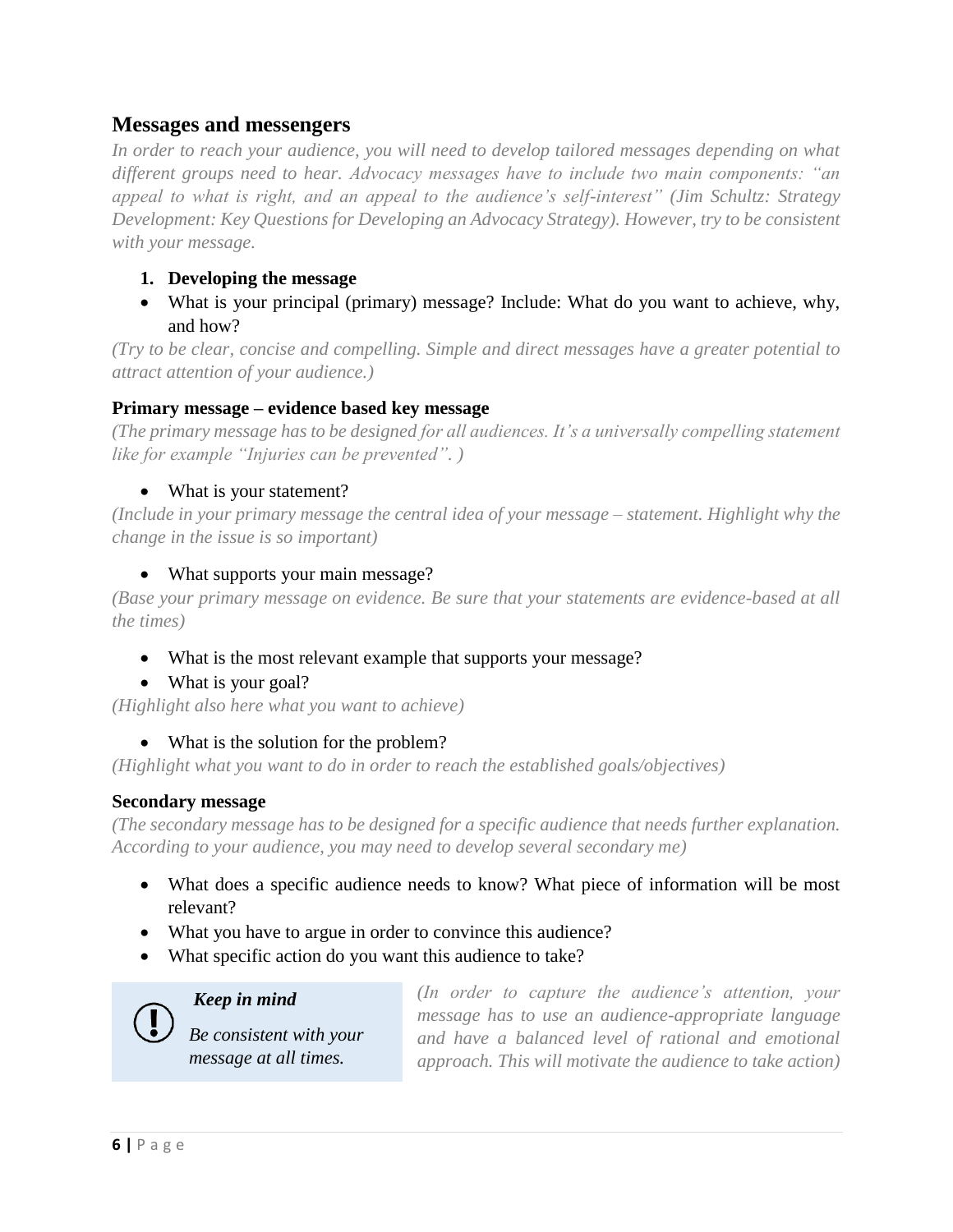#### **How to develop a good advocacy message?**

Your message has to be:

- $\boxtimes$  CLEAR: How focused is your message on the main point of the issue?
- $\boxtimes$  CONCISE: Is your message expressed in a short paragraph?
- $\boxtimes$  CREDIBLE: Can your message be accomplished?
- $\boxtimes$  COMPELLING: Is your message addressed to the target audience, to their values and concerns?
- $\boxtimes$  CONTRASTING: Is your message highlighting the difference between you and the others advocating for the same thing?

*After you developed your primary message, you may consider using the following tool to outline the key messages for your specific audiences, including the format and channels best fitted for each group.* 

| <b>Audience</b>          | <b>Messages</b>                | <b>Channel</b>               | Format                     |
|--------------------------|--------------------------------|------------------------------|----------------------------|
| What<br>the<br><i>is</i> | What<br>1S<br>your             | What<br>the<br><sup>is</sup> | How<br><b>1S</b><br>your   |
| specific<br>target       | message for that               | channel<br>most              | audience<br>most           |
| audience?                | specific audience?             | trusted<br>the<br>by         | likely<br>be<br>to         |
|                          |                                | specific audience?           | reached?                   |
| (Consider to include     | (Choose the message)           | (Consider which of the       | (Decide what the most      |
| stakeholders,            | that best fits the             | specific media outlets is    | appropriate format is      |
| supporters and           | specific audience'             | best fitted for that         | for your audience $-$ for  |
| opponents, the general   | <i>interests and concerns)</i> | audience; or is there        | e.g. policy brief, report, |
| <i>public etc.)</i>      |                                | and individual with          | face-to-face               |
|                          |                                | power to influence that      | discussions, short         |
|                          |                                | <i>audience?</i> )           | movie etc.)                |

## **2. Media strategies**

<span id="page-6-0"></span>*(In order to draw attention on your issue you will need to have media exposure. Using media is one of the best strategies to make your message heard by policy makers and influential stakeholders. Media exposure will help you also to increase public awareness and generate pressure on policy makers to move forward the efforts on solving the problem)*

*You may consider to use the following tool to for preparing a press release.*

```
Ask yourself:
 WHO is the target group of the press release?
 WHAT is happening? What do you want to do?
 WHERE all your activity is going to take place?
 WHEN does all happen?
 WHY is important for the audience?
 HOW are you involved? What is your role?
*Adapted from Sharon D'Onofrio, Steps in Advocacy Planning: A Workbook for Microfinance Associations. The 
SEEP Network
```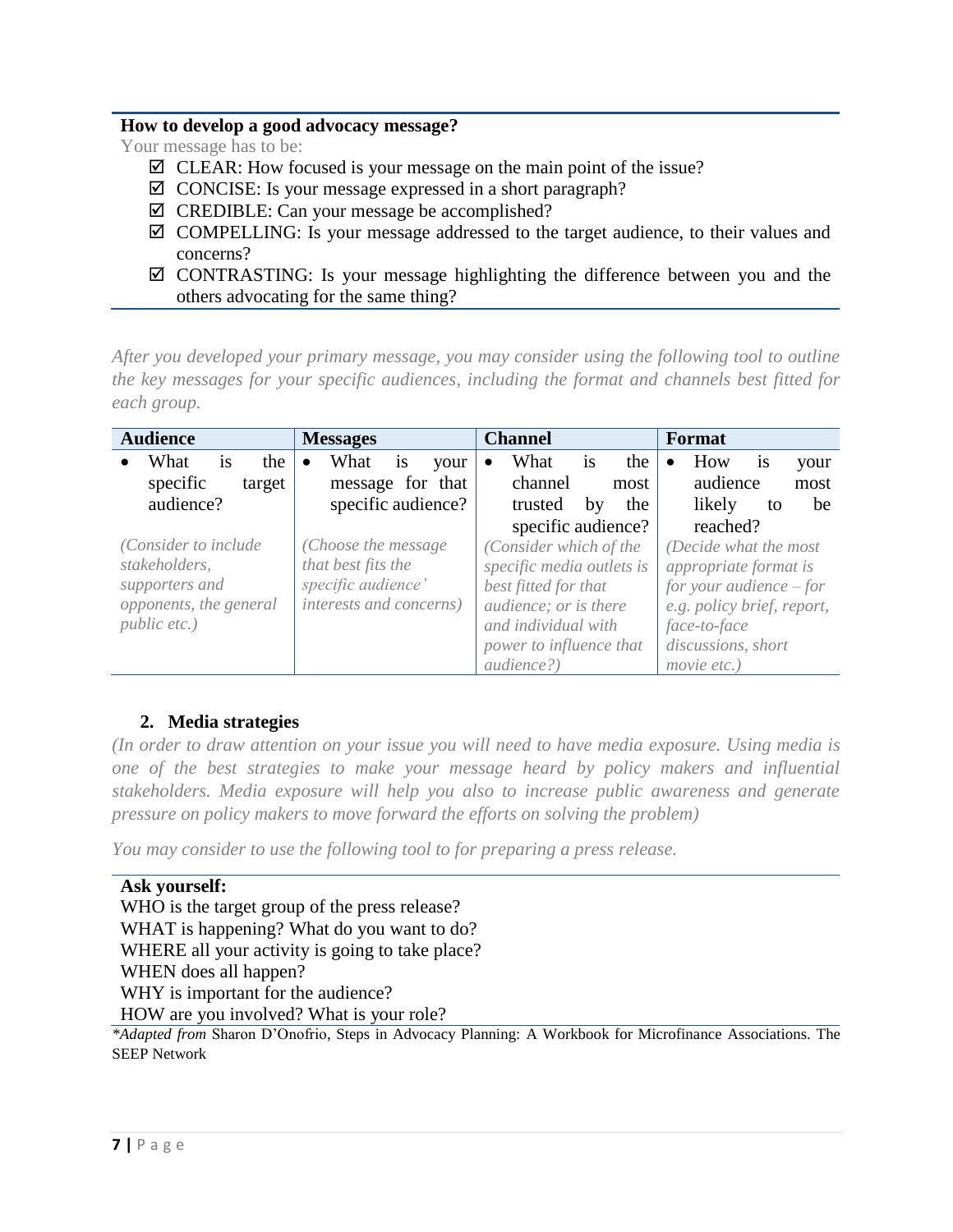## **3. Messengers**

<span id="page-7-0"></span>*Consider that the same message can be differently perceived depending on who is delivering it, so specific audiences may need different individuals and institutions communicating the message.*

Who are the most credible messengers for specific audiences?

*(You have wisely chosen those who have the power to influence the audience and initiate the desired change. Your messenger has to support the issue, to be credible and clear in his arguments)*

#### **Choosing the right messenger**

- What is the messenger position regarding the issue?
- What is the messenger level of influence on the specific audiences?
- How aware is the messenger on the issue? How much information does the messenger has regarding the issue?
- How credible is the messenger in the eye of the specific audience?
- How easily is for you to access/interact with the messenger?
- How and when does the messenger interact with the specific audience?
- What are the risks of engaging this messenger?
- How the messenger will deliver the message? Can the messenger deliver the message with clarity and with empathy?

*\*Adapted from* Advocacy Toolkit. A guide to influencing decisions that improve children's live, United Nations Children's Fund (UNICEF), New York, 2010

### <span id="page-7-1"></span>**Resources and assets**

#### **Do you have the resources to reach your goals?**

*(At this point it is recommended to make an inventory of all available and needed resources. Consider to include both the resources that are already available to be built on as well as what you need that is not there yet)*

#### • What do you have?

*(Think at any other advocacy activities conducted in the past, already built alliances and partnerships in the field, the capacity of your team and other partners, and any other information and resources available)*

#### • What do you need?

*(Consider to include all the resources needed in order to reach your objectives – partnerships and alliances that need to be developed, capacities, research to support your assertions, media support etc.)*

*According to the nature and goal of your advocacy plan, the list of available and necessary resources will vary, but you should consider to include three main categories of resources – financial, human and infrastructure. They may include, but are not necessarily limited to:*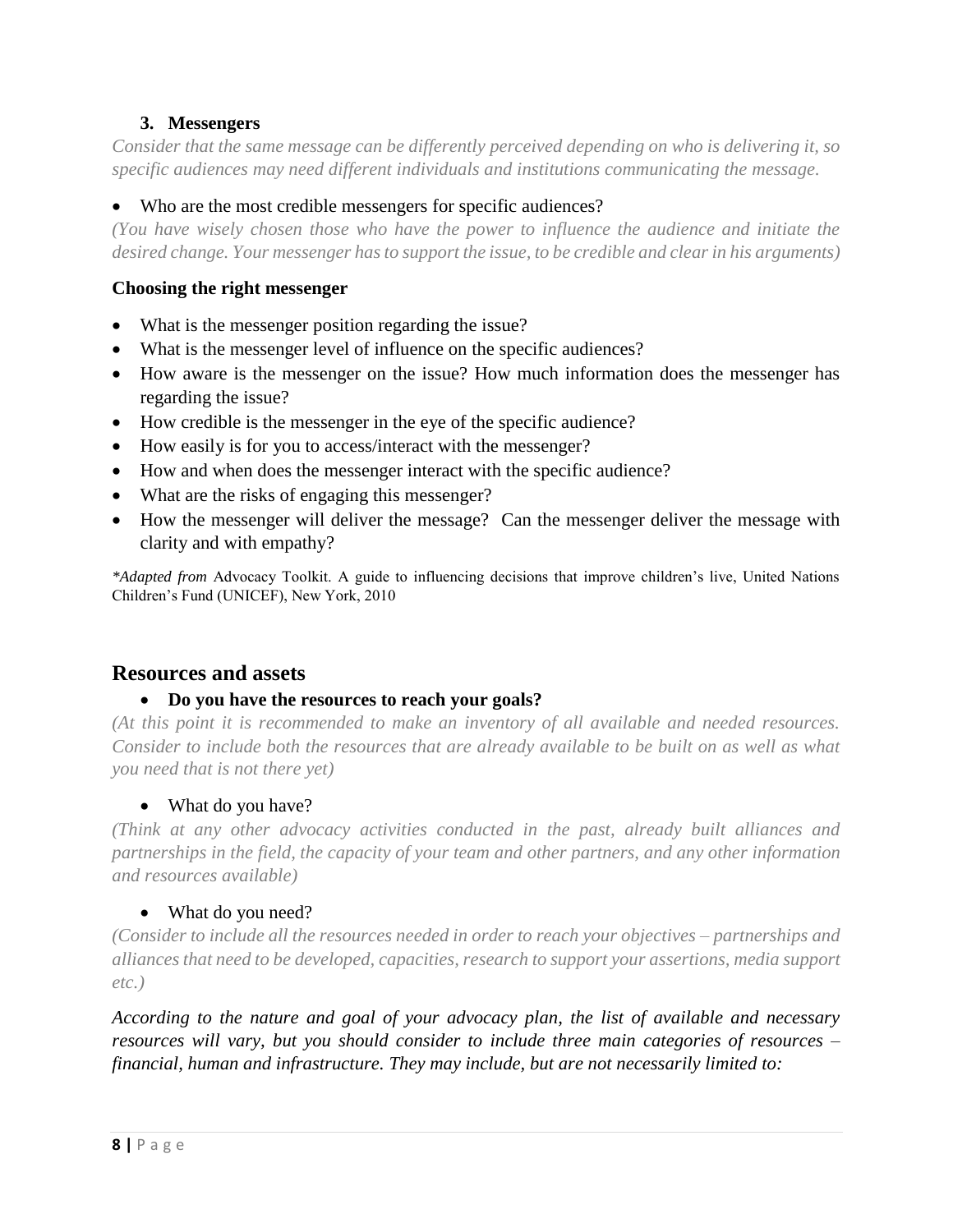| <b>Resources</b> | <b>Status</b>                                                              |  |  |
|------------------|----------------------------------------------------------------------------|--|--|
| Financial        | What funds are available to support your<br>advocacy<br>$\bullet$          |  |  |
|                  | campaign?                                                                  |  |  |
|                  | What are the expenses involved by this activity?                           |  |  |
|                  | (Include here also in-kind contributions)                                  |  |  |
| Human            | Who are the people available to help and support you with the<br>$\bullet$ |  |  |
|                  | plan?                                                                      |  |  |
|                  | What are their skills?                                                     |  |  |
|                  | Who are the people needed?                                                 |  |  |
|                  | What are the useful contacts from community?                               |  |  |
|                  | (Include here both staff available and needed as well the volunteers if    |  |  |
|                  | applicable and consider any previous contacts with media resources)        |  |  |
| Infrastructure   | What are the facilities already available and what you need?<br>$\bullet$  |  |  |
|                  | What access do you have to information?                                    |  |  |
|                  | (Include here all the infrastructure available, if any: meeting rooms,     |  |  |
|                  | offices, internet access, laptops and computers, software etc.,            |  |  |
|                  | <i>transportation, access to libraries, archives etc.)</i>                 |  |  |

## <span id="page-8-0"></span>**Strategy and tactics**

*All the information gathered in the previous steps will be reflected in your strategy and tactics. You will have to decide how to reach your goal – you may choose to use friendly persuasion or you may choose to be a bit more conflictual. Based on what you'll already develop, choose what you consider is best fitted for your case.* 

## **Strategy**

*("A strategy is a plan of action devised to achieve a goal through specific tactics" – Public Health Policy Agenda & Action Guide. The Chicago Partnership for Public Health, 2002)*



## *Keep in mind*

*When choosing and developing the strategy keep your focus on what is current status of the issue related to the policy area, what you want to change and how you will facilitate the change.* 

Before writing down your strategy, consider to ask the following questions:

- What are the supporters and opponents that can influence the outcome?
- Who are the advisors to policy makers?
- How can you reduce the influence of your opponents?
- What are the most effective tactics for each target audience/stakeholder?
- What is the most effective timing for tactics?
- What are your tactics?

*\*Adapted from* Public Health Policy Agenda & Action Guide. The Chicago Partnership for Public Health, 2002.

### **Tactics**

*("Tactics are the activities employed to implement a strategy" – Public Health Policy Agenda & Action Guide. The Chicago Partnership for Public Health, 2002)*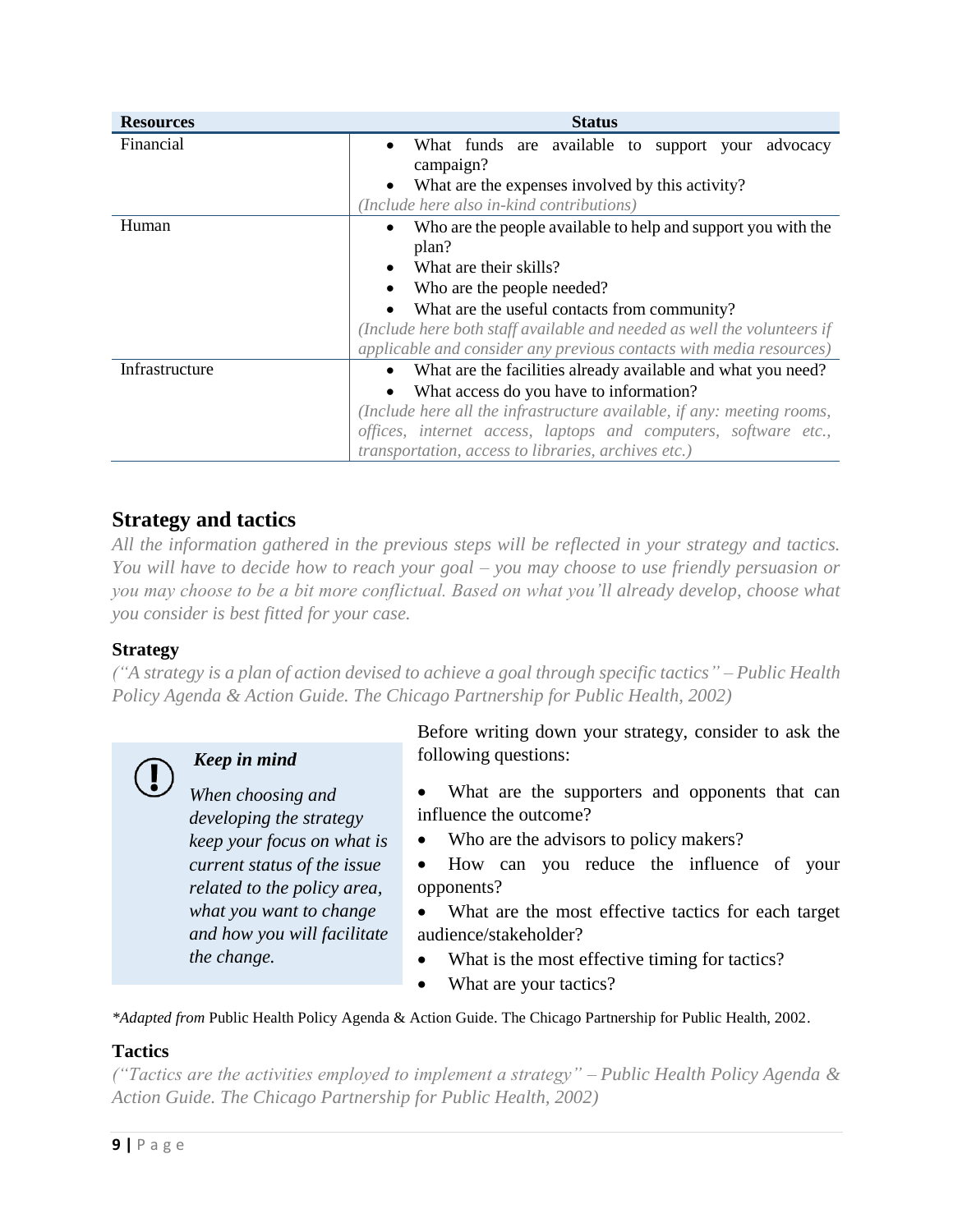*At this point you will have to take concrete measures to reach your target audiences and motivate them to get actively involved. You may plan your action steps for each major objective or to go into more details including resources and support needed for each action step in part, but either way you may consider to ask to the following questions:*

- What is the scope of each specific action? What is your target legislation, administrative regulations etc.?
- Who is your target audience and why?
- How the policy making process is working in the targeted area and where you should fit your intervention?
- Who will care out each specific action/step, when and for how long?
- Do you have all the necessary resources to take that action?
- Who might be the supporters and opponents?

## <span id="page-9-0"></span>**Evaluation**

*Monitoring and evaluation is an important step in advocacy, as it helps to check the progress of your work.* 

- Was your advocacy plan properly implemented?
- Does your advocacy plan achieved its intended purpose?

*In order to monitor and evaluate your work, you will have to develop two type of indicators: 1) indicators of process and 2) indicators of impact. You may consider to use the following tool to monitor and evaluate your advocacy work.*

| <b>Monitoring and Evaluation</b> |                                |                                |
|----------------------------------|--------------------------------|--------------------------------|
| <b>Objectives and activities</b> | <b>Indicators of process</b>   | <b>Indicators of impact</b>    |
| Objective 1                      | The indicators of process      | (The indicators of impact)     |
|                                  | represent the achievement of   | represent the evidence that    |
| Activities                       | the small steps undertaken in  | advocacy<br>activity<br>your   |
|                                  | order to achieve your goal)    | positively influenced/changed  |
|                                  | • What indicators you          | the issue. Consider to measure |
|                                  | will use to monitor            | the impact bot at the level of |
|                                  | your progress?                 | <i>policy and practice</i> )   |
|                                  | These indicators have to       | What indicators you            |
|                                  | reflect the main deadlines and | will use to assess the         |
|                                  | activities previously assumed  | impact of<br>your              |
|                                  | <i>in the advocacy plan)</i>   | advocacy plan?                 |
|                                  |                                | How the policy was             |
|                                  |                                | changed as a result of         |
|                                  |                                | your work?                     |
| Objective etc.                   |                                |                                |
|                                  |                                |                                |
| Activities etc.                  |                                |                                |